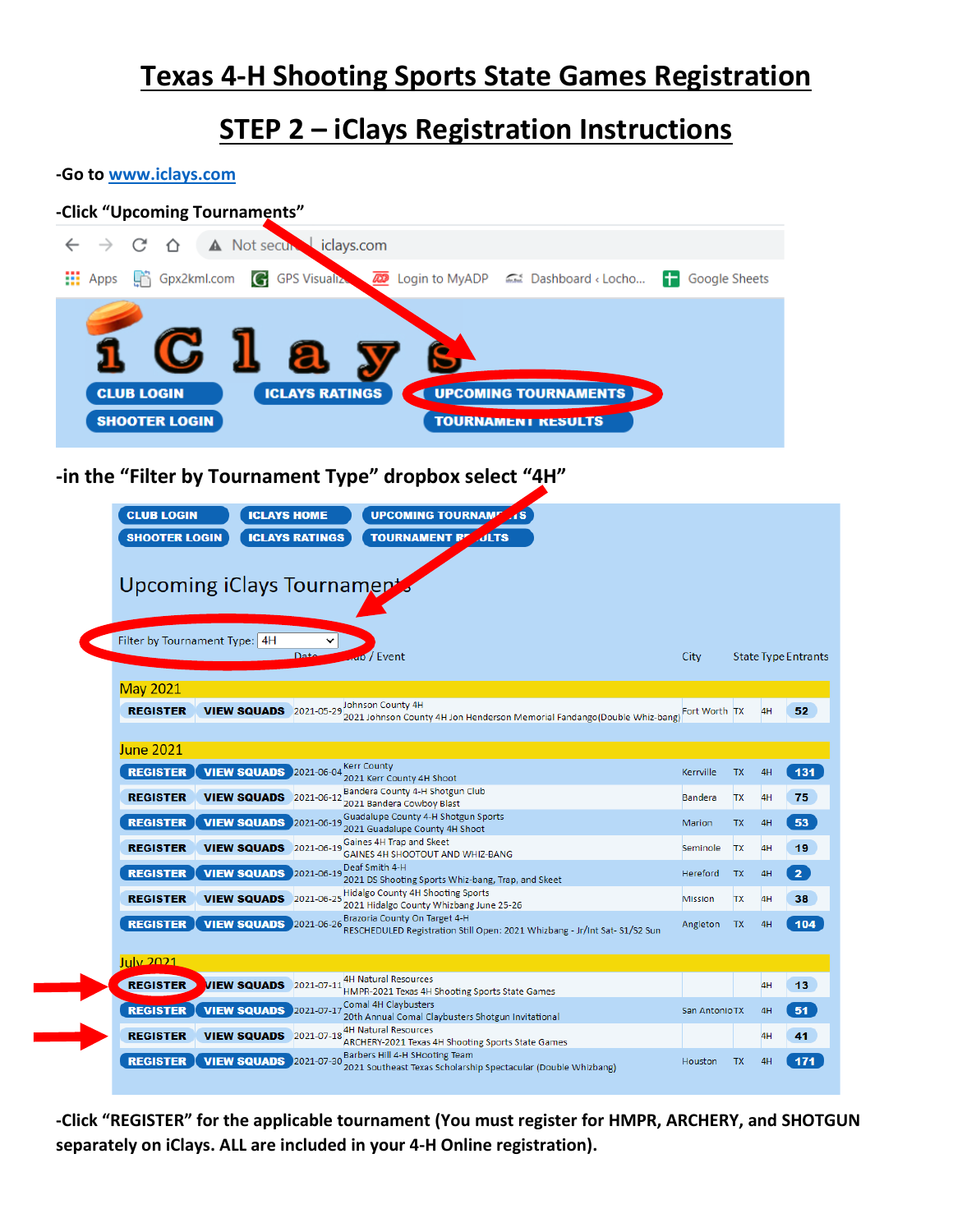#### **-Search for your existing iClays profile. (See instructions in yellow "Examples" box. NOTE: you must search even if you are new to iClays. See below to "Create New Shooter" if you are new to iClays.**

HMPR-2021 Texas 4H Shooting Sports State Games July 11th 2021 -> July 16th 2021

Search and select yourself, then the events Examples:

Search for yourself by any ONE of the

Last Name L.Chapman

Email **SEARCH** 

|         | Search  | Result                                                                                   |
|---------|---------|------------------------------------------------------------------------------------------|
|         | Smith   | All Shooters with the EXACT last name of "Smith"                                         |
| e follc | .Smith  | All Shooters whos last name begins with "Smith"<br>including "Smithers", "Smithson"      |
|         | D.Smith | All Shooters with the last name of "Smith"<br>and first initial "D"                      |
|         |         | All Shooters with the last name of "Smith"<br>Do.Smith and first name starting with "Do" |
|         |         | including "Doug", "Donald", "Doreen", etc                                                |

**-Click the applicable "CHOOSE THIS" button OR the blinking "RESUME REGISTRATION" button if you are returning to edit an existing registration.**

|                                                             | <b>NSCA ID</b> | <b>First</b>    | Last           |           |
|-------------------------------------------------------------|----------------|-----------------|----------------|-----------|
| <sup>4</sup> CHOOSE THIS                                    | 534610         | <b>LESLEY K</b> | <b>CHAPMAN</b> | <b>CH</b> |
| <b>CHOOSE THIS</b>                                          | 618663         | <b>LOGAN</b>    | <b>CHAPMAN</b> | <b>SA</b> |
| <b>CHOOSE THIS</b>                                          | 1              | <b>LACI</b>     | <b>CHAPMAN</b> |           |
| <b>CHOOSE THIS</b>                                          |                | <b>LACI</b>     | <b>CHAPMAN</b> |           |
| <b>ELESUME REGISTRATION</b>                                 | $-1$           | <b>LACITEST</b> | <b>CHAPMAN</b> | MI        |
| If you are not listed above, you can<br><b>Search Again</b> |                |                 |                |           |
| Create New Shooter                                          |                |                 |                |           |

**-If you are a NEW iClays user, click the "Create New Shooter" button and add new shooter information.**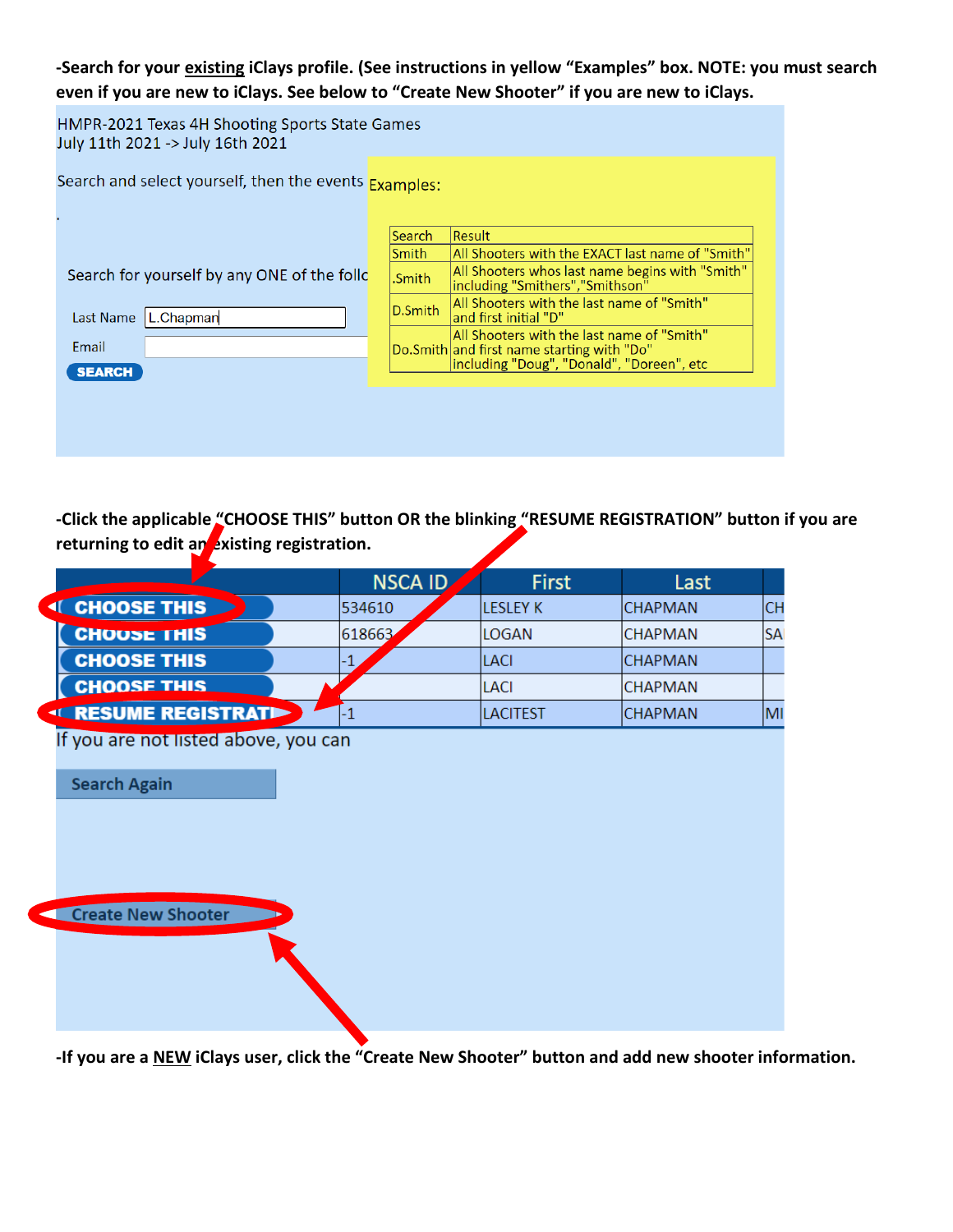**-Select the grade you most recently completed from the "Grade" dropdown menu.**



**NOTE: SHOTGUN registrants MUST select their 4-H Club from the dropdown menu in the personal information section. If your club name is not listed, select "NOT LISTED" at the very bottom of the dropdown options. The office will be in touch to add your club name to this list.**

| <b>CA TUAGE TITE UNIVOLINE UNOTER UNION COMMUNI</b> |                                       |
|-----------------------------------------------------|---------------------------------------|
| U MUST COMPLETE REGISTRATION AND PAYMENT STEP       | <b>ATION</b>                          |
| v 20th 2021 -> July 24th 2021                       |                                       |
| A.HClub<br>Not you? Click Here                      | Milam County Shooting Sports 4-H Club |
|                                                     |                                       |
| LaciTest Chapman<br>Name:                           |                                       |
| 198 Private Road 7055<br>Addr1:                     | Adult<br>Class                        |
| Addr2:                                              | Concurrent - None v<br>Other          |
|                                                     | . .                                   |

**-Enroll in all desired events by clicking the "Click to Enroll" button for each applicable event, Selecting "4H\$1.00", and choosing desired available time from the dropdown menu.**

| Click To Enroll      | u<br><b>CHEMINIAN DE PARAIS</b><br>4H\$1.00<br>$\checkmark$ | 100 Targets                     |
|----------------------|-------------------------------------------------------------|---------------------------------|
| \$1.00 4H, Tue 1:00p | Tue 1:00pm-> 13Slots Available                              | <b>ELoading</b><br>$\mathbf{x}$ |
|                      |                                                             |                                 |